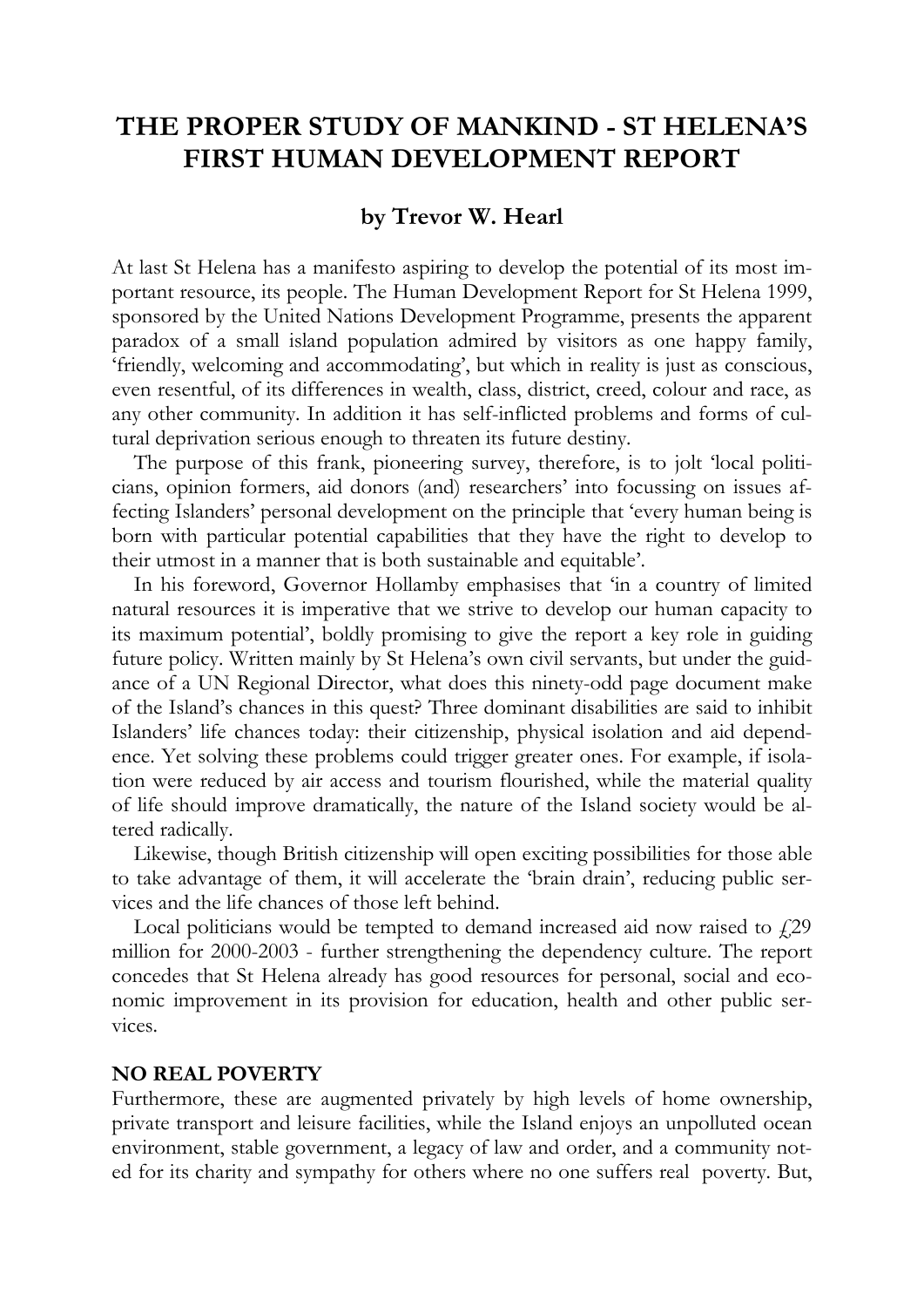the report warns, 'all the indicators are now going in the wrong direction. Education, 'the key to human development', is hamstrung by a dearth of qualified teachers, the schools having lost 80 per cent of their trained staff during the 1990s, producing results 'well below those in the United Kingdom'.

The health service, another 'critical aspect of human development', faces an even less promising future, being hit not only by loss of staff but also escalating demands and cost. Prescriptions for treating the Island's chronic ailments - diabetes, hypertension, alcoholism - have more than doubled in a decade to over 40,000 in a year, while a depleted staff struggles to cope with the rising needs of an ageing population.

#### **CRIME AND DISORDER**

The police, likewise, are overstretched with a force of mainly constables dealing with increasing crime and disorder - by Island standards - fuelled by alcohol and greater affluence. Nor does the more impressive performance of other vital services, from water and energy to fishing and fanning, seem to offer the report much consolation despite years of copious public investment, as it reflects the irony of Islanders' criticism of their vastly improved public services. The brain drain is viewed by the report as the main obstacle to fostering human development on St Helena.

#### **RAMPANT MATERIALISM**

Many Islanders will see it in another light, however. Emigration has been a feature of island life for generations, and though the Report blames 'rampant materialism' for luring professionally qualified Saints into menial work overseas, there are many other reasons for their exodus. Some need funds to build and furnish a home on the Island, others seek personal fulfilment or just escape from the 'goldfish bowl' of Island society; many followed the example of those who have 'maximised their potential' overseas in ways quite impossible at home. The case will currently come to many minds of the late lamented Lt Cdr William Rofe RN, a Half Tree Hollow boy, who became fluent in Arabic, French, German and Italian, while an adviser to the Sultan of Oman and Staff Officer at NATO HQ, serving also as a logistics officer in the Falklands War, and in retirement becoming a stalwart of his local church and charities. The St Helena 'family' must surely be accepted in the wider context of its 'diaspora', catering accordingly for the last of high-fliers so that the Island community is not impoverished by weakening its professional backbone.

Meanwhile another chronic dilemma is posed by demographic change, with the falling birth rate (164 to 66 a year, 1970-97) and rising life expectancy, threatening to transform St Helena - as this and other reports emphasise - into 'an island of the old, poor and unemployable'. In the immediate outlook, however, since family and neighbourhood support is crucial to 'maximising personal potential', the crux of the matter comes in the report's reflections on Community, the Family and Social Issues. Its observations are not reassuring. While noting the community's positive values of resourcefulness, friendliness to strangers and willingness to share, it re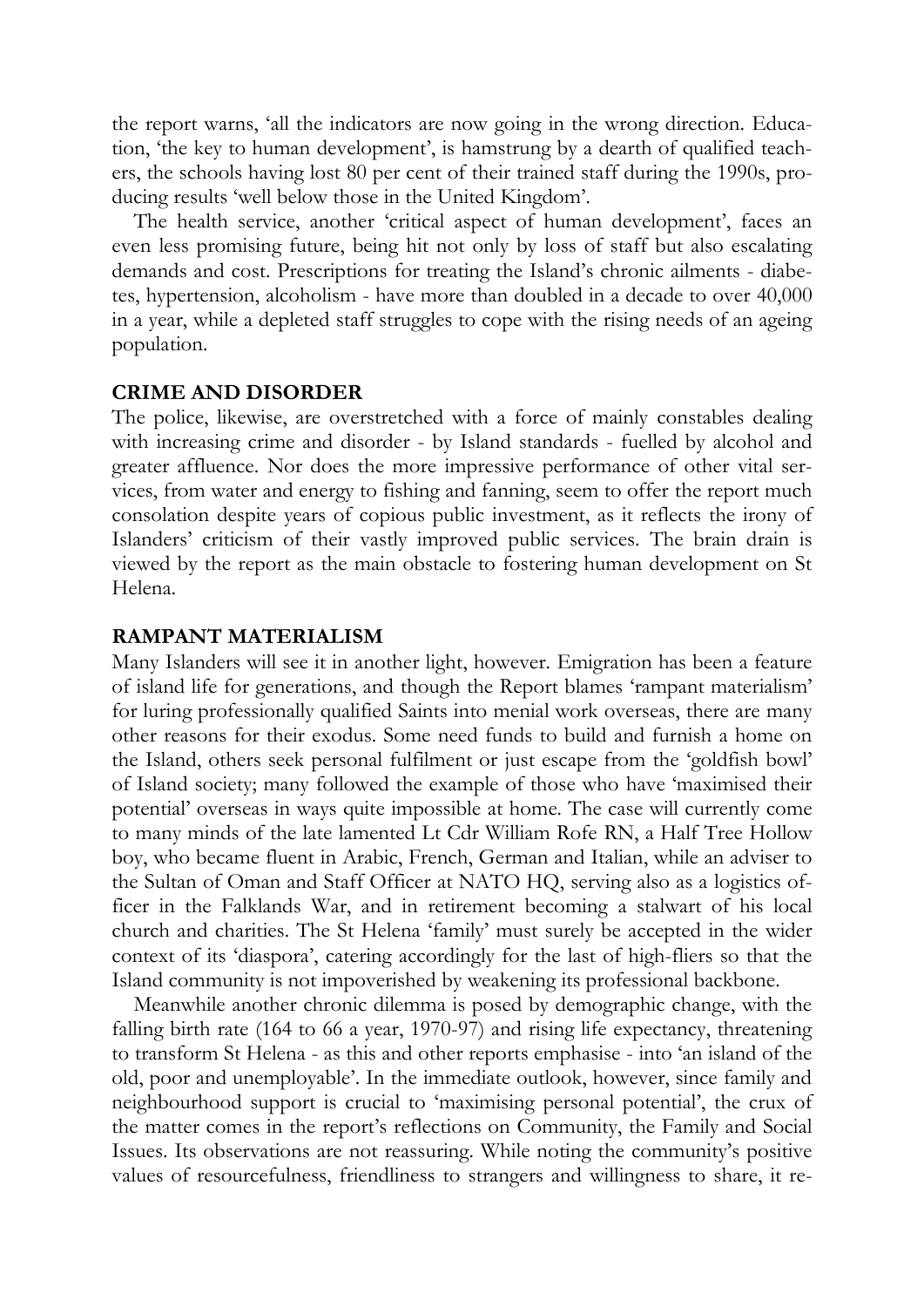grets to find the dominant feature of family life to be 'insecurity'. More than a hundred parents have left children with relatives or friends to join 30 per cent of the workforce offshore, and although views vary on the effects of this, it is said to be putting a severe strain on children, parents and grandparents since the 'present disinclination to do something for nothing' has weakened the traditional role of the extended family.

Current lifestyle trends discouraging marriage are blamed for increasing illegitimacy, divorce, sexual abuse and domestic violence, 'especially against female partners [..] still regarded in some quarters as acceptable behaviour [..] (and) one of the Island's major social problems'. This is not quantified, however, perhaps because 'attitudes towards the law can be lax [..] (and) in relation to sexual offences [..] too forgiving'.

Yet today's social problems and prejudices have deep roots: the lighter the luckier is an old local adage, and the report would have done better to give local long term trends rather than comparisons with Britain (on illegitimacy, marriage, etc) as if the communities were comparable.

#### **MALE STATUS SAPPED**

Deeper inhibiting undercurrents in St Helena society are also hinted at. A reluctance to exercise authority, the expectation that boys will be manual workers, the handicap of bookless homes, the ill-effects of the 'macho' culture all these and other drawbacks are sapping male status. Though girls have usually outshone boys on St Helena for social and historical reasons, it has never been to the extent, as now, that men make up 70 per cent of the unemployed. This unforeseen outcome of ending sex discrimination at work is demoralising in a society which expects men to be the breadwinners, creating the paradox (notes the report) that, in a community where sexism is rife, women hold the majority of posts in government - and in all other professions, too, it might have added. Moreover, the lack of men teachers for boys will perpetuate the problem.

Some of society's more settled forms of inhibition, discouraging self-expression and 'enquiring minds', might usefully have been examined. Why, for example, despite isolation and their many talents, do St Helenians have a totally imported culture, an amalgam of East and West, generating no distinctive forms of its own, except perhaps in dialect? Canadian anthropologist, Tom Wiley, found only one in 1969, the saying Bad go, worse come, referring to British Colonial officials, signifying a cynicism engendered by the whims, and proximity, of government. Indeed the sheer weight of colonial administration on a village community is a major inhibiting factor in itself, stifling confidence and reinforcing society's disregard for its own past - its school history celebrates no Island heroes for they must await an emancipation of the spirit.

#### **CLIMATE OF NEGATIVISM**

Thus, even in a people noted for being easy going and hospitable to visitors, a climate of negativism, distrust and dependence persists, suppressing the development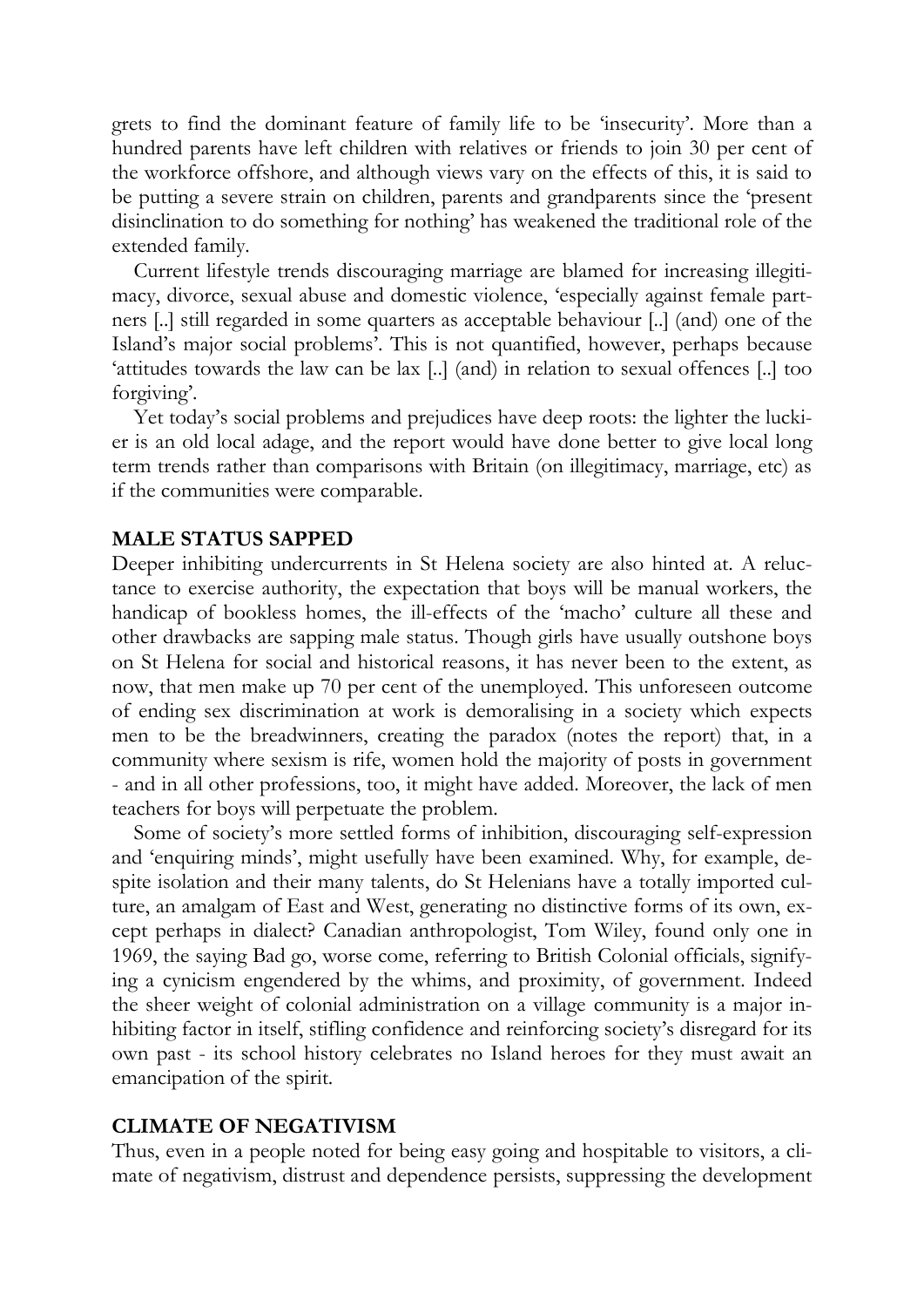both of a meritocracy (promotion being seen more as a mark of favouritism than merit) and a taste for scholarly self-improvement. The St Helena Government cannot expect to sell a policy of personal self-development merely on its merits.

### **EQUAL OPPORTUNITIES**

How then might this ambitious reform be set in motion? The report's Concept of Human Development asserts only that equal opportunities must be provided for all to choose their own 'lifestyle decisions', vague enough to allow ways and means to evolve. in the process. Yet clearly, despite its gloomy assessments, it expects improved provision for mental, physical and material well- being to impel Islanders towards self-improvement without other sources of motivation. For example, admitting that St Helenians consider themselves to be religious, it eschews spiritual or inspirational aid in its few comments on the role of religion. Allusions to impressive progress demonstrating the 'power of community action [..] especially (among) young people', might reasonably have prompted it to welcome these and other growth points which deserve nurturing in its cause - youth movements, music and art promotions, sporting activities, environmental and historical study centres and the like - but the report rarely reconnoitres possible lines of advance from such salients as already exist in its assessments of the future. Even the media, which should provide the shock-troops M the front line of popular enlightenment for stimulating a free flow of ideas and opinion, gets only cursory treatment. Plenty of stick, but where's the carrot?

Dare one say that, judging from the Island's present experience, the promotion of personal development would find its most effective agents among overseas staff working in the social services, where they come to serve, not to rule? Making virtue of a necessity, the shrewd recruitment of immigrant professionals and craftsmen would create a stronger, confident middle class, broaden horizons, and above all, forestall the doomsday forecast of St Helena as an island of 'the old, poor and unemployable' but redressing the isolating immigration policies of recent Island governments. This is not the report's view, admittedly, which concludes with the terse prescription: But if St Helena history teaches anything - lack of historical perspective is one of the report's main weaknesses - it is that top- down initiatives, however inspired, are doomed to failure. Change, especially beneficial change, evolves only after a favourable climate of opinion has been nurtured at the grass roots. St Helena's first Human Development Report nevertheless represents a bold initiative. Its value may prove to come less from its more contentious and discouraging opinions - many shared with its economic stablemate, the St Helena Strategic Review 2000-2010 - than its frankness in broaching issues which only a few years ago would have been taboo. Whether this independent freedom of expression reflects governmental glasnost behind a UN shield or the liberalising effects of Island television, it is to be welcomed and raises hopes that something will be done. St Helena's many friends - and Saints themselves, I trust - will await this outcome with interest. It may not do much for inward investment, but for those serving St Helena in any capacity it is quite simply essential reading.